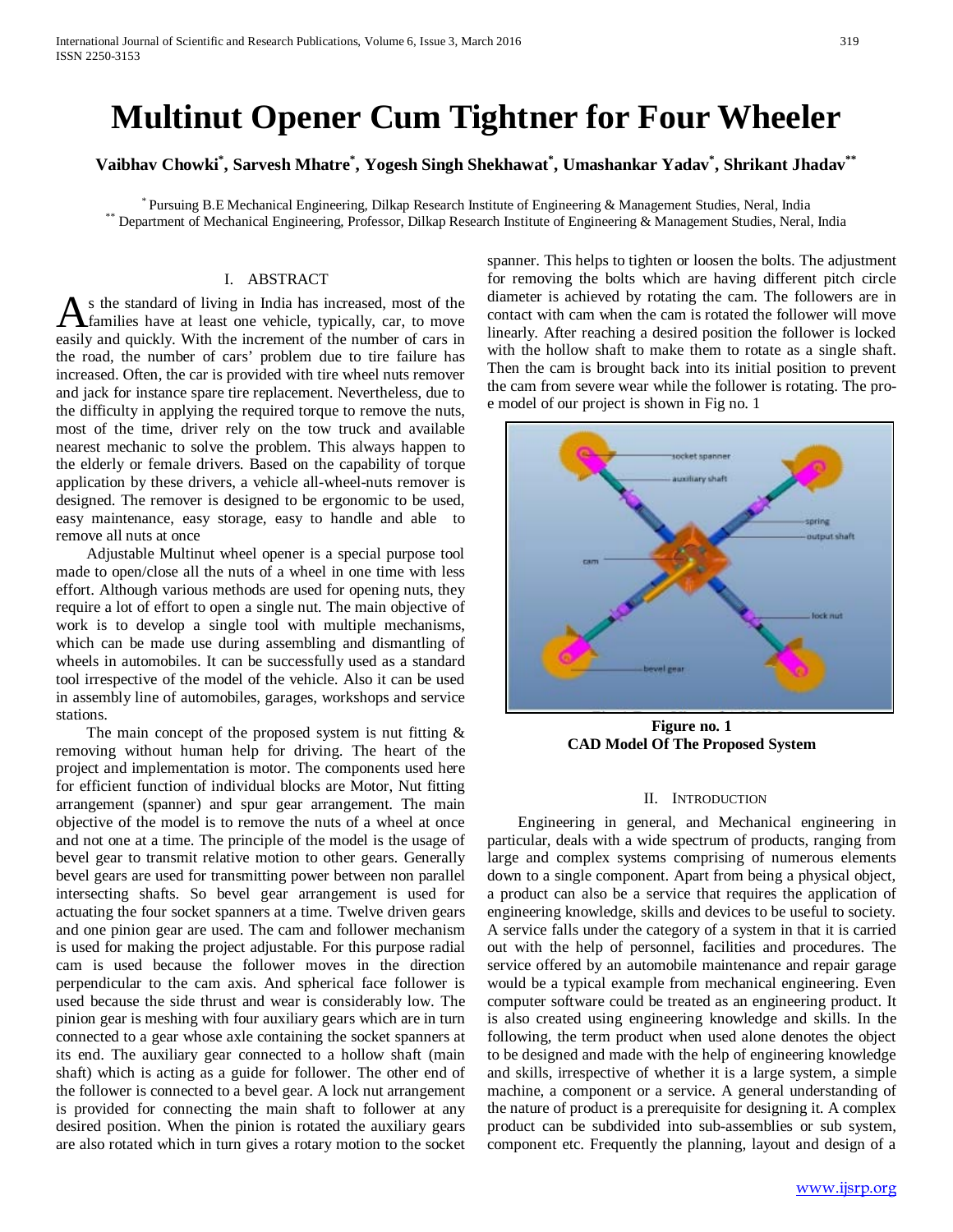complex multi element product is an interdisciplinary effort, requiring the expertise and skills not only of several engineering specialization but even non engineering ones. It is always preferable that our work should be easy and fast. But easy and fast working requires some technical skills to work efficiency and properly. In a day-to-day life there are many problems where there is a need of lot of effort and time to do that specific work. A little but important work that all people would do often is opening a wheel of a vehicle. It is a fact that a huge effort is required to open a single nut of a car wheel and it will become a tedious task to open the wheel in extreme atmospheric conditions. It also creates problem when there is an emergency situation. For a car, the tool set-up for each vehicle is a T-nut wrench and car jack which is hard to use for a women or teen to open their car's nut. One of the problems of a vehicle is tire problem. If the vehicle tires have some problem then the user must remove the tires and fix the problem. And for a car user, it's difficult to remove tire's nut especially for women users. The obstacles are time waste and force needed. In Malaysia automotive market there is no tool that is easy to use to remove the nuts. The time to open a car's tire nut is too long and has waste the car user's time with utilization of high force that is hard for women users. To resist the time waste and high force needed a tool have been designed to remove four tire nuts in one time with force used decrement. Here is the solution to the problem mentioned above by Adjustable Unified Wheel Opener, it is a special tool designed for opening a wheel with ease. It is so designed that it can open all the four nuts of a car wheel in one time. And the most desired achievement is that, the total effort and time needed in the process is very less. It can open and also refit the wheel with the same tool easily. Tool is simple in design, easy to use and easily portable along with the vehicle.

 The tool used to remove the wheel nuts should be designed for ergonomic, easy to handle and requires small space for storage. The tool is also function as wheel nuts tightener. Nonetheless, it is difficult for women and the elderly drivers due to high required torque to remove the wheel nuts. In addition, if the nuts are successfully removed, the problem to retighten the nuts will follow. If the required torque is not applied in tightening the nuts, the nuts will lose, and this will jeopardize the driver's safety. Impact wrench used to remove wheel nuts is also consuming time in automotive maintenance industry. For these reasons, to avoid time wasting and a lot of energy used to change the tyre, a special tool is designed and fabricated to allow driver or mechanic to remove four wheel nuts at once with little energy consumption

## III. FEATURES

- multiple mechanisms,
- assembling,
- adjustable,
- dismantling,

## **Literature Review**

#### *Forces Involved:*

 Breaking loose all four over tightened lug nuts required totally discharging two full batteries in the cordless impact wrench—obviously, the last person to install that wheel had over tightened the nuts with a powerful pneumatic impact wrench. The installed lug nuts on the spare with a torque wrench, carefully adjusted to the correct 100 ft-lb, which we looked up in the owner's manual. That process got us the stink eye from the car's otherwise grateful owner—who was convinced that the proper way to tighten the lugs required that pneumatic wrench again, or at least jumping up and down on the end of the lug wrench.

 Car manufacturers specify a proper tightening level, a torque value expressed in foot-pounds, for every fastener on your car. Torque is a rotational force applied around a point or, in this case, a nut. Put a 1-foot-long wrench on a nut and apply 10 pounds of force to the opposite end. You're now twisting that nut with 10 ft-lb (distance times force, or 1 foot times 10 pounds). Use a 2-foot-long wrench and apply 50 pounds of force, and you'll have 100 ft-lb, which, happily, is just about as long as most lug wrenches, and as much force as most elbows are happy cranking on.

 While most mechanics rely on a well-calibrated elbow to tighten things, it's vitally important that the tightness of a fastener fall within a fairly narrow range. Too loose and there's the danger of the nut or bolt spontaneously unscrewing down the road. Or maybe the gasket or O-ring fitting clamped by that bolt will leak. Too tight and there are other risks: The bolted-together part may be compressed, bent or otherwise damaged. The bolt shank could break, or the threads may strip, providing no clamping force at all. The best way to tighten fasteners is with a device called a torque wrench.

 Let's discuss what happens when you turn a nut or bolt head. The threads are a form of inclined plane or wedge, the simplest type of tool. As the inclined plane is wedged (turned) into the threads, it applies a force along the bolt's length, effectively making the bolt a tension spring. This tension in the bolt shank clamps two parts together. If the clamping force is greater than the load exerted between, say, the head and the block, those two pieces will never spontaneously get loose. And the more twisting force you apply to the bolt head or nut, the more clamping force in the joint. So just tighten it until it won't come loose, right?

 Wrong. Differences in overall bolt length, the material of the clamped parts, the presence of a gasket between the two parts, and even the alloy of the bolt itself affect the proper torque. Also, the proper torque value takes into account the friction between the threads, which is the single biggest variable that affects the relationship between the torque applied to the bolt head and the clamping force. Friction arises from the threads as well as the rotating bolt face scrubbing along the stationary workpiece. Overcoming friction can account for as little as a few percent or as much as 50 percent of the force needed while tightening a nut or bolt. And that means that the clamping force can vary widely—not well when you're installing a cylinder head or an intake manifold.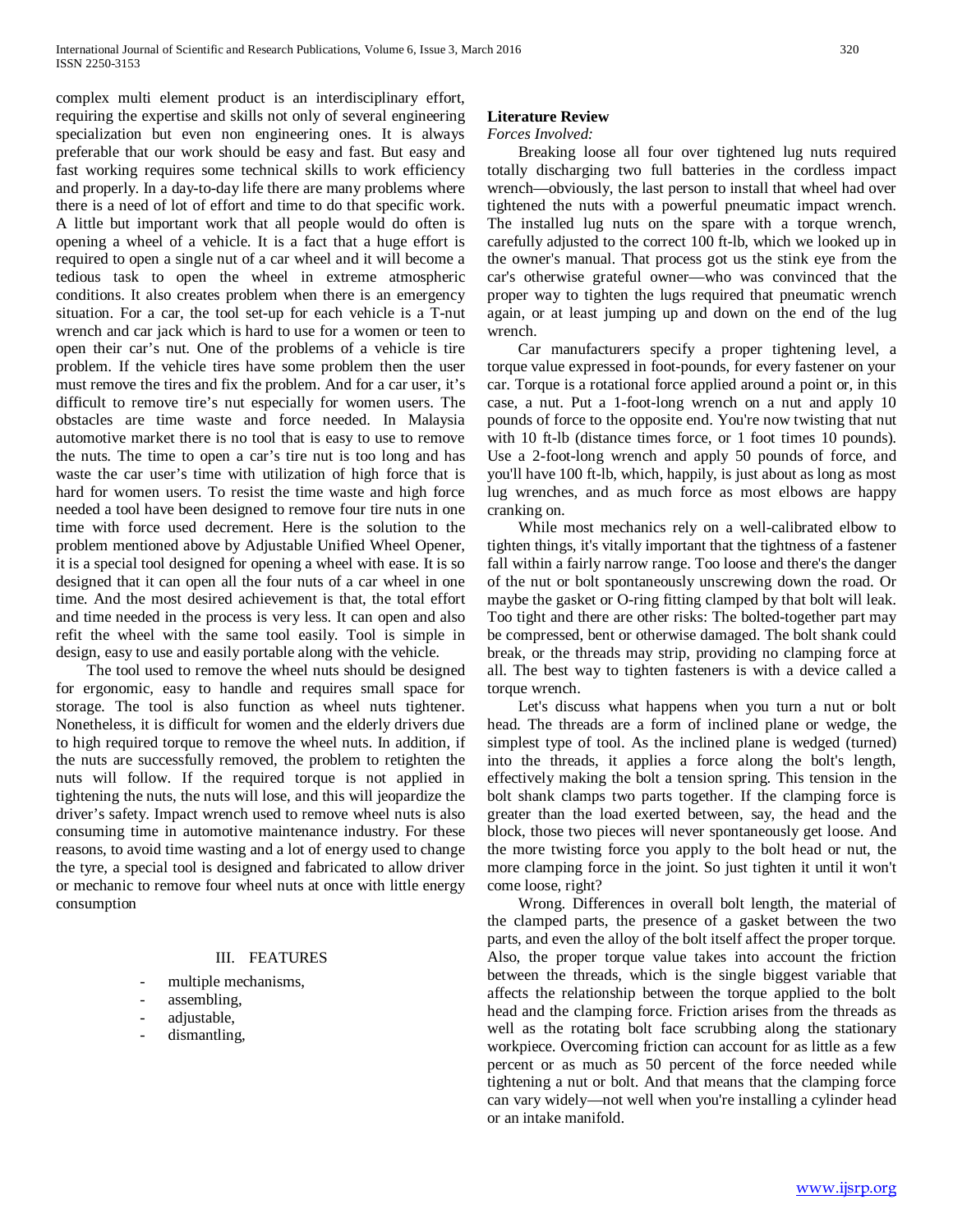## *Gears:*

 A bevel gear is one of the most fundamental types of gear, it is widely used in power transmission systems of aircrafts, automobiles and engineering machines, etc..Bevel gears are cut on conical blanks to be used to transmit motion between intersecting shafts. Straight bevel gears are the most economical of the various bevel gears, owing to their ease of manufacture. The figure 2 below shows a bevel gear arrangement.



**Figure no. 2 Straight Bevel Gear**

#### [1] *Motor:*

[2] Torque is the twisting force supplied by a drive to the load. In most applications, a substantial amount of torque must be applied to the driven shaft before it will even start to turn. In the English System, the standard units of torque as used in the power transmission industry are pound inches (lb. in.), or pound feet (lb. ft.) and, in some cases, for very low levels of torque, you will encounter ounce inches (oz. in.).

#### *Torque Basics:*

 At some time, we have all had difficulty in removing the lid from a jar. The reason we have this trouble is simply that we are unable to supply adequate torque to the lid to break it loose. The solution to our dilemma may be to: 1) grit our teeth and try harder, 2) use a rubber pad, or cloth, to increase the ability to transmit torque without slippage, or 3) use a mechanical device to help multiply our torque producing capability. Failing on all of the above, we may pass the jar to someone stronger who can produce more torque.

If we were to wrap a cord around the lid and supply a force to the end of the cord through a scale, as shown in Figure 3, we could get the exact measurement of the torque it takes to loosen the lid. The torque required would be the force as indicated on the scale, multiplied by the radius of the lid.



**Figure no. 3**

 The motor that we are going to use is a torque motor i.e. it works for providing torque only and it provides less speed. So it works to provide only torque hence, the name torque motor

## *Fabrication:*

**Example of torque**

 In the fabrication of tool, two processes are performed; milling and fitting. Since the gears are not available in the market, custom designed gears need precision milling and fitting processes. Once the tool is ready, an experiment is performed with the intention to find the time required to remove the nuts. This result is then compared with the time required using ordinary L-shaped wrench. Experiment using impact wrench is also performed.

# *Material Selection:*

400 & 450HB Abrasion Resistant Steel

 • 400 and 450HB is through hardened, quenched and tempered abrasion resistant steel and is the most widely used of the wear resistant grades for all weld on wear components

 • Used in high impact and abrasion applications such as bucket, blade and truck deck liners, weld-in cutting edges, wear strips, ripper shanks and crusher plates

 • This plate is 3-4 times the abrasion resistance and strength of mild steel with an excellent combination of workability, weld ability and formability

 • Thickness range available is from 6mm to 90mm. Sheet size: 6000mm x 2500mm

# 500HB Abrasion Resistant Steel

 • 500HB is through hardened, quenched and tempered abrasion resistant steel, providing the ultimate wear resistance for severe abrasion

 • Applications for this steel include bolt-on cutting edges, crusher plates, wear strips and any other sliding wear surfaces

 • This steel will last up to 10 times the wear life of mild steel and will outperform the 400-450HB steel due to its mechanical properties

 • Thickness range available is from 10mm to 50mm. Sheet size: 6000mm x 2500mm

# **Problem Definition**

#### *Pitch Circle Diameter (PCD):*

 The pitch circle diameter is the diameter of the circle which passes through the centre of all the studs, wheel bolts or wheel rim holes. The bolt circle is determined by the positions of the bolts. The centre of every bolt lies on the circumference f the bolt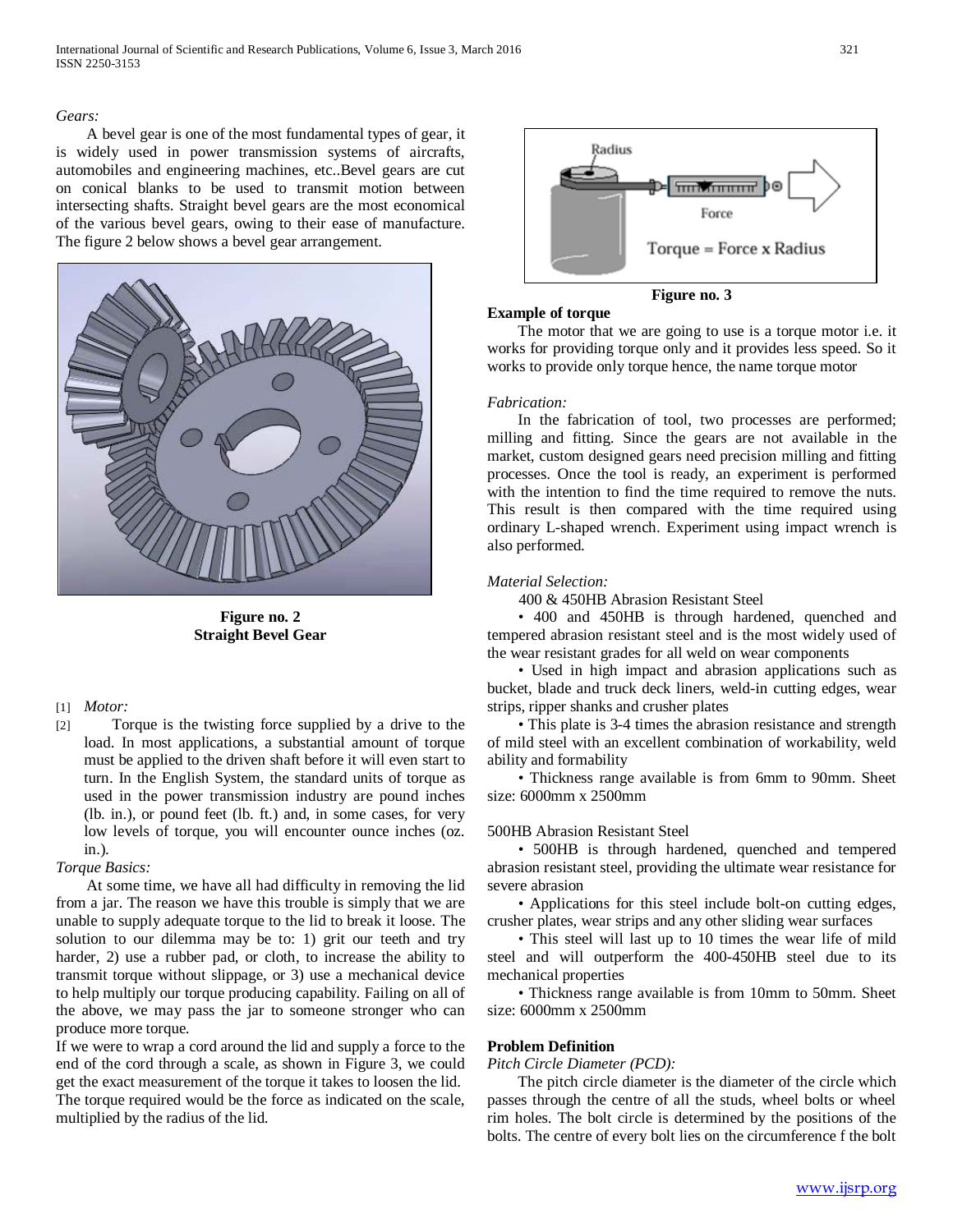circle. The important measurement is the bolt circle diameter also called Pitch circle diameter. PCD is shown in figure no. 4.



**Figure no. 4 Pitch Circle Diameter**

In India the standard sizes of PCD are as follows

| Maruti Swift | 100 |
|--------------|-----|
|              |     |

- Maruti WagonR 100
- Maruti Esteem 114.3
- Maruti Zen 114.3
- Maruti Omni 114.3
- Maruti 800 114.3
- Maruti Baleno 100
- Honda City 100
- Honda Accent 100
- Toyota Corolla 100
- Toyota Innova 114.3

# *Lug nuts:*

A lug nut is the nut with one rounded or conical (tapered) end, used on steel and most aluminum wheels. A set of lug nuts are typically used to secure a wheel to threaded wheel stud and thereby to a vehicle. The below figure no. 5 shows types of lug nuts.

WHEEL LUG NUTS & BOLTS



**Figure no. 5 Types of lug nuts**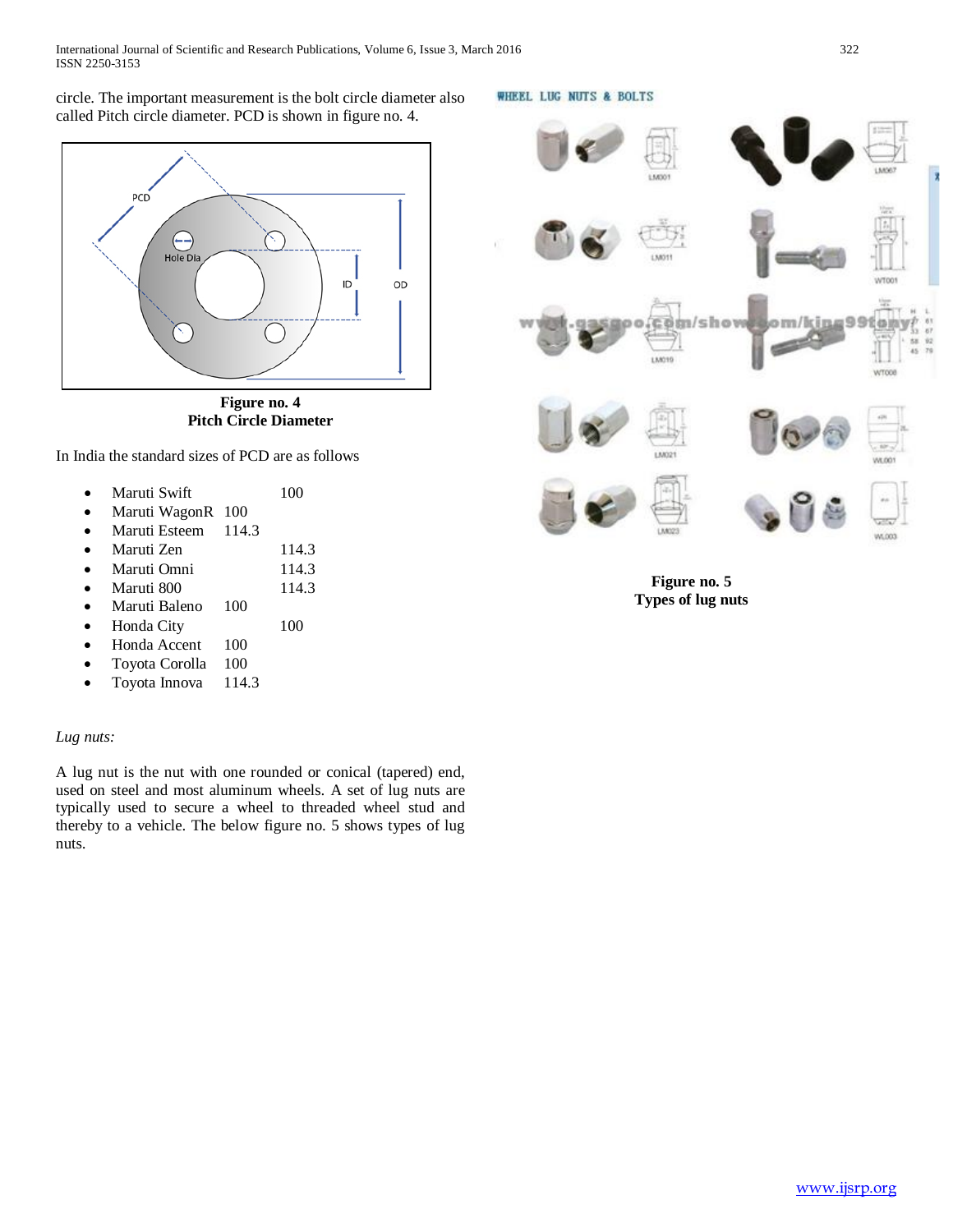

**Figure no. 6 Removing nut using T-wrench**



Hence in order to perform all the above things a design should be proposed which should be more convenient, cheaper and easy access. In the previous versions of unified wheel opener spur gear arrangement have been used for the uniform rotation of all the box spanners, in A.U.W.O system, bevel gear arrangement have been used, coupled with the shaft arrangement to transmit the power applied uniformly to all the four box spanners. And in further spring and lock - nut arrangement have been used to make the system adjustable to the required pitch length.

# **Methdology**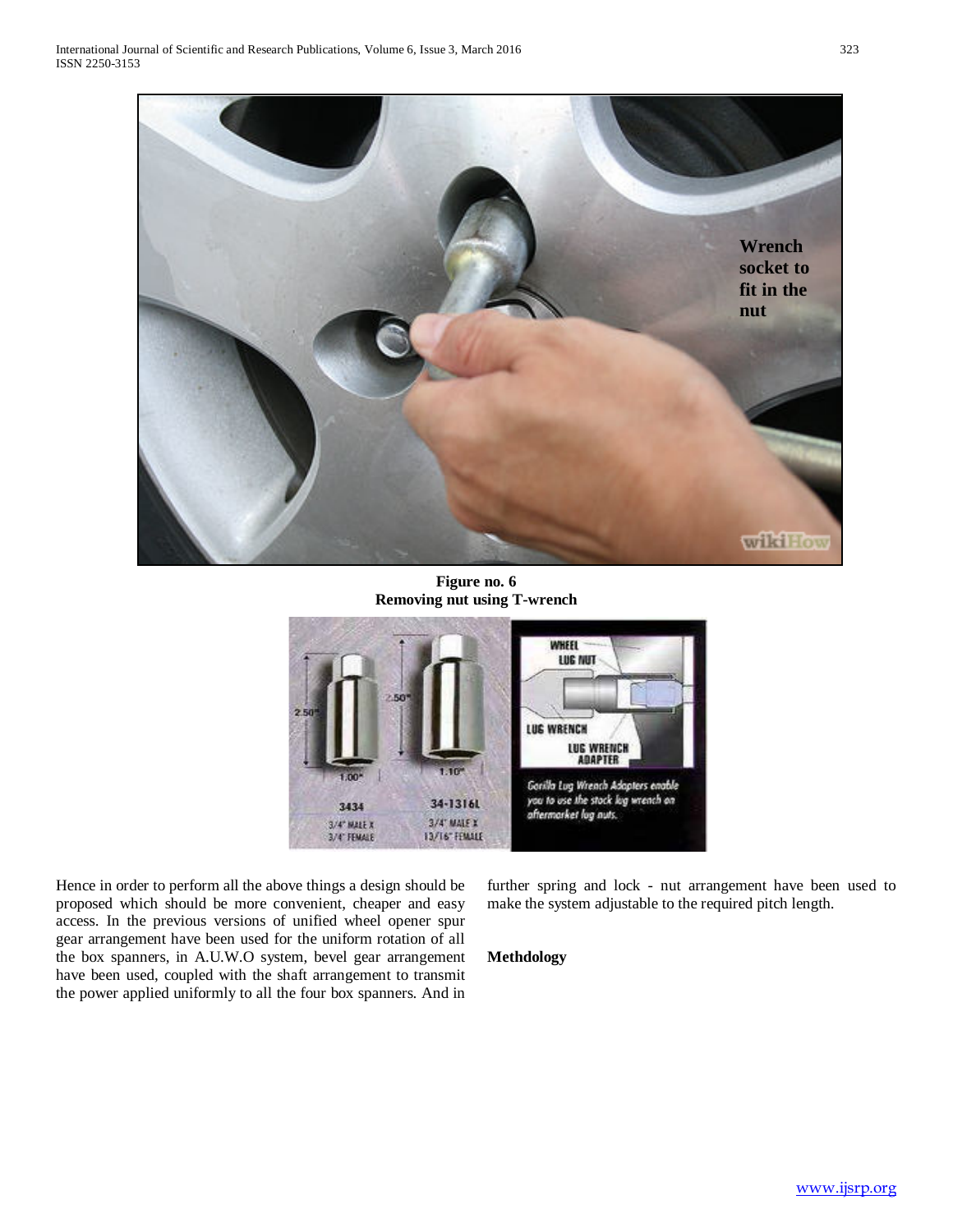

# *Design of bevel gear*

## *A. Basic principles and Theory*

 The basic fundamentals of law of gearing have to be followed in designing the bevel gears. The Fundamental law of gearing states that, "For a pair of gear to transmit constant angular velocity ratio, the tooth profiles of these mating gears must be designed in such a way that the common normal (line nn) or the line of action passes through a fixed point, or also known as the pitch point, on the line of centres."

## *B. Design Parameters*

PCD (Pitch Circle Diameter) = 100 mm to 114.3 mm. Common nut sizes  $= M16$ , M17, M18. Torque required,  $T = 320$  Nm (4 nuts). Average force by human,  $F = 500N$ . Length of handle,  $L_h = 600$  mm. Gear material  $=$  Mild steel. Module,  $m = 2$  mm. Pressure angle, = 20˚

## *C. Design procedure for bevel gears and pinion*

Bevel gear Power to be transmitted,  $P = 1.5$  kW. Torque,  $T = 320$  Nm. Speed ratio  $i = 1$ . Z1 (gear) =  $25$  teeth, Z2  $(Pinion) = 25$  teeth. Young's Modulus,  $E = 2 \times 10^3$  N/mm<sup>2</sup>.

### Cone distance,

$$
\begin{aligned} \n\mathbf{R} &= \psi(i^2 + 1) \left( \left[ \frac{0.72}{(\psi - 0.5)\sigma} \right] 2E * \frac{t}{i} \right) \\ \n&= 30.206 \text{ mm.} \\ \n\text{Module, m} &= \text{R} / \{0.5 \, (Z12 + Z22) \} / 2 \} \\ \n&= 1.83 \text{ mm} \\ \n&\approx 2 \text{ mm.} \n\end{aligned}
$$

## *D. The dimensions for pinion & gear are as:*

Addendum,  $h_a = 0.943 \times m$  $= 1.886$  mm. Dedendum,  $h_f = 1.257 \times m$  $= 2.514$  mm. Outside diameter of pinion,  $d_p = (T_p + 2) \times m$  $= 44$  mm.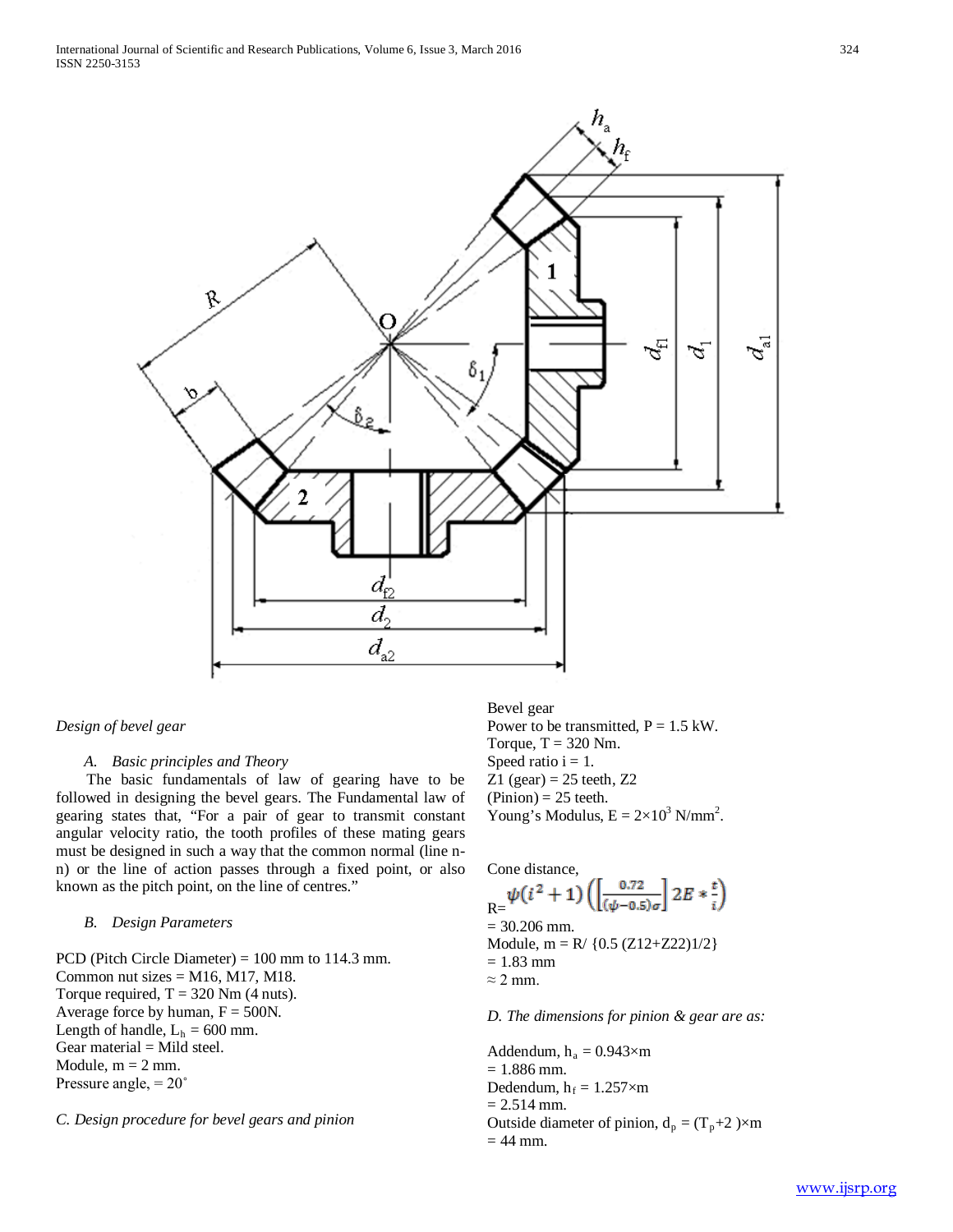Outside diameter of gear,  $dg = (T_g + 2) \times m$  $= 44$  mm.

# *E. Spring parameters*

Open coiled, ground ends. Circular cross section.

## *F. Design procedure for output shaft*

Shaft dimensions Shaft-1 (Output shaft) Outer diameter,  $d_0 = 1.5 d_i$  (inner diameter). Torque,  $T = 300$  Nm Maximum shear stress,  $t_{\text{max}} = 115 \text{ N/mm}_2$  $= (16Td_0)/(\pi(d_0^4-d_1^4))$ on substitution, Inner diameter,  $d_i = 16.23$  mm  $\approx 16$  mm. Therefore, Outer diameter,  $d_0 = 1.5 d_i$  $= 25$  mm. Length of shaft required,  $L_0 = 15$  mm

# *G. Design procedure for auxiliary shaft*

Shaft-2 (Auxiliary shaft) Length of the shaft required,  $L_a = 46.75$  mm. Outer diameter,  $D_0 = 15.5$  mm. Inner diameter,  $D_i = 0.75 D_o$  $= 11.625$  mm.

#### *H. Time consumption*

Time taken to remove a nut,  $t = 15$  seconds Setup time,  $s = 10$  seconds Total time,  $T_t = 4t$ = 60 seconds (conventional) Total time,  $T = t+s$  $= 10+15$ = 25 seconds (our project)

## *I. Design of Cam*

Maximum displacement required,  $x = 10$ mm. Maximum space available for cam,  $d = 30$ mm. Width of the cam,  $w = 21$  mm Length of the diagonal,  $l = 30$  mm

#### *Selection of motor*

 An electric motor is an electrical machine which converts electrical energy into mechanical energy. The basic terms in motor are as follows

 **Torque** (also called a moment) is the term we use when we talk about forces that act in a rotational manner. You apply a torque or moment when you turn a dial, flip a lightshwitch, drill a hole or tighten a screw or bolt.

 As shown in the picture of a ratchet, a torque is created by a vertical force applied at the end of the handle. The force, F, applied to the ratchet as shown causes a tendency to rotate about point O. The force can be broken down into two components: a radial component,  $F_{rad}$ , parallel to the ratchet handle that does not contribute to the torque, and a tangential component,  $F_{tan}$ , perpendicular to the handle that does contribute to the torque. The distance from point O to the point of action of F is described by the direction vector, r. The moment arm, l is the perpendicular distance between point O and the line of action of F.

 If we were to shorten the moment arm by applying the force closer to the head of the ratchet,the magnitude of the torque would decrease, even if the force remained the same. Thus, if we change the effective length of the handle, we change the torque (see equation 1).



Figure no. 7  
1) Torque: 
$$
\tau = F \cdot r \cdot \sin(\phi)
$$
  
or:  $\tau = F_{tan} \cdot r$ 

# **Speed (Angular Velocity)**

 Motors are devices that convert electrical energy into mechanical energy. The D.C. motors that we have been dealing with here convert electrical energy into rotational energy. That rotational energy is then used to lift things, propel things, turn things, etc... When we supply the specified voltage to a motor, it rotates the output shaft at some speed. This rotational speed or angular velocity,  $\mathbf{Q}$  is typically measured in **radians/second {rad/s}, revolutions/second {rps}, or revolutions/minute {rpm}.** 

 When performing calculations, be sure to use consistent units. In the English system, calculations should be done in degrees/second, and radians/sec for SI calculations. From the angular velocity,  $\Omega$ , we can find the tangential velocity of a point anywhere on the rotating body through the equation tangential velocity,  $v = r^* \Theta$ , where r is the distance from the axis of rotation. This relation can be used to compute the **steady state** (constant speed - no acceleration) speed of a vehicle if the radius and angular velocity of a wheel is known, or the linear speed of a rope as it is wound up by a winch.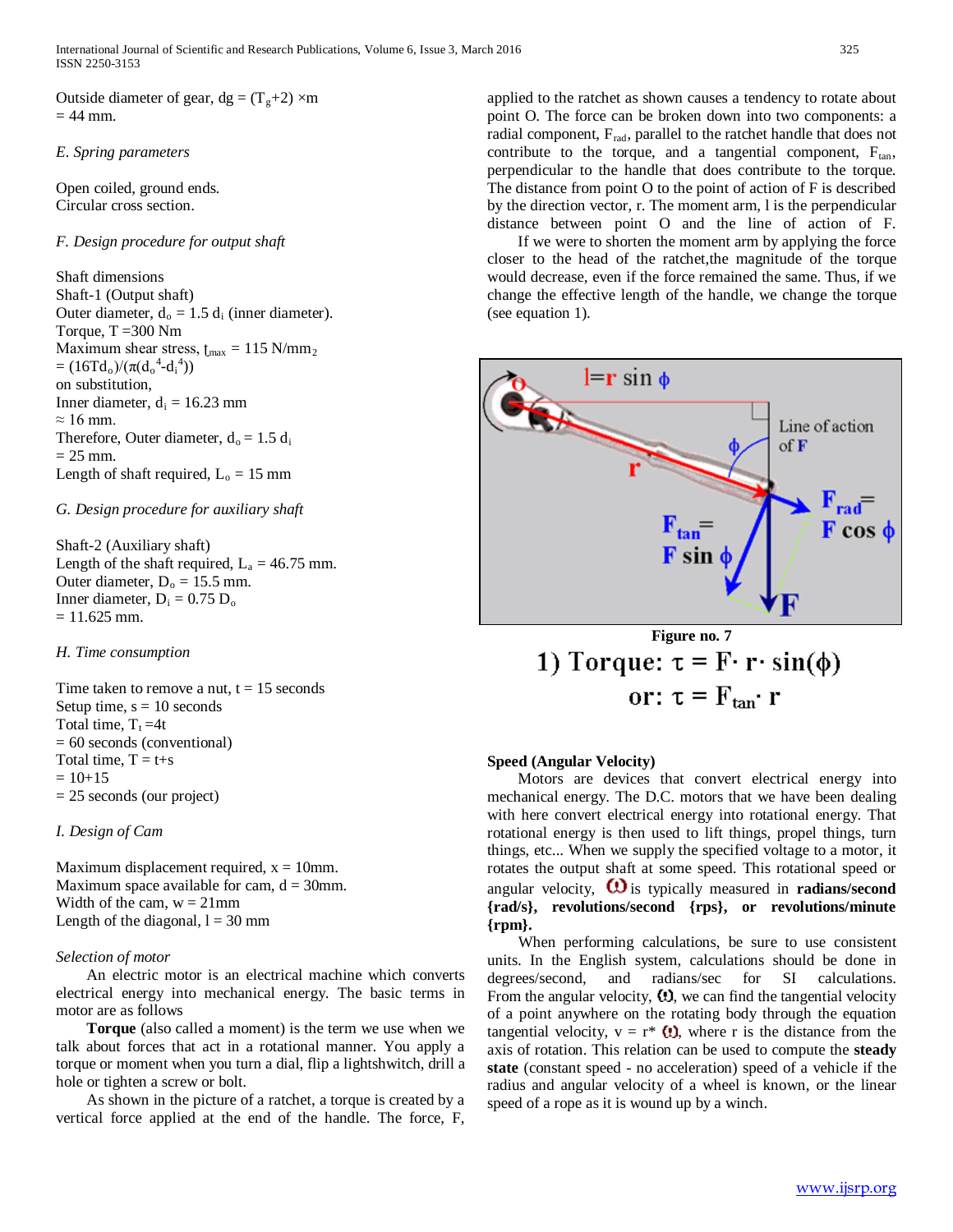

**Figure No. 8 Relation of speed and velocity**

## *Power in Rotational Motion*

 When you pedal a bicycle, you apply forces to a rotating body and do work on it. Similar things happen in real-life situations, such as a rotating motor shaft driving a power tool or a car engine propelling the vehicle. We can express this work in terms of torque and an angular displacement... What about the power associated with work done by a torque acting on a rotating body?

 dW/dt is the rate of doing work, or power P. When a torque T (with respect to the axis of rotation) acts on a body that rotates with angular velocity W, its power (rate of doing work) is the product of the torque and angular velocity. This is the analog of the relation  $P = \mathbf{F} \cdot \mathbf{v}$  for particle motion.





**Figure No. 9 Relation between torque and speed**

 In order to effectively design with D.C. motors, it is necessary to understand their characteristic curves. For every motor, there is a specific Torque/Speed curve and Power curve.

The graph above shows a torque/speed curve of a typical D.C. motor. Note that torque is inversely proportioal to the speed of the output shaft. In other words, there is a *tradeoff* between how much torque a motor delivers, and how fast the output shaft spins. Motor characteristics are frequently given as two points on this graph:

- The stall torque,  $\tau_s$  represents the point on the graph at which the torque is a maximum, but the shaft is not rotating.
- The no load speed,  $\mathbf{\Omega}_{n}$  is the maximum output speed of the motor (when no torque is applied to the output shaft).

The curve is then approximated by connecting these two points with a line, whose equation can be written in terms of torque or angular velocity as equations 3) and 4):

3) 
$$
\tau_{\text{motor}} = \tau_s - \omega \tau_s / \omega_n
$$
  
4)  $\omega_{\text{motor}} = (\tau_s - \tau) \omega_n / \tau_s$ 

 The linear model of a D.C. motor torque/speed curve is a very good approximation. The torque/speed curves shown below are actual curves for the green maxon motor (pictured at right) used by students in 2.007. One is a plot of empirical data, and the other was plotted mechanically using a device developed at MIT. Note that the characteristic torque/speed curve for this motor is quite linear. This is generally true as long as the curve represents the direct output of the motor, or a simple gear reduced output. If the specifications are given as two points, it is safe to assume a linear curve.



**Figure no. 9 Torque speed characteristics for Maxon geared output**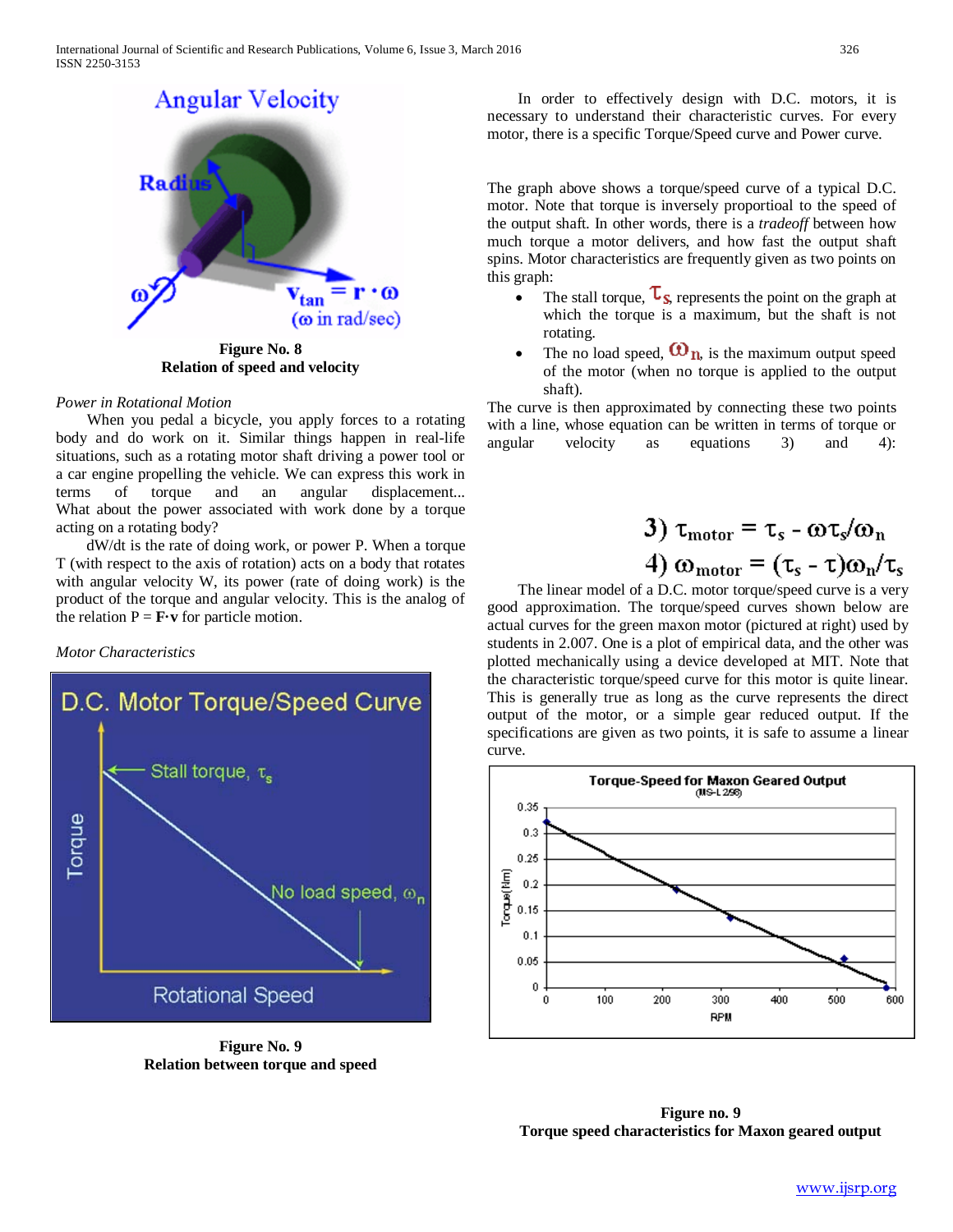

Recall that earlier we defined power as the product of torque and angular velocity. This corresponds to the area of a rectangle under the torque/speed curve with one cornerat the origin and another corner at a point on the curve (see figures below). Due to the linear inverse relationship between torque and speed, the maximum power occurs at the point where  $\mathbf{C} = \mathbf{1}/2$   $\mathbf{C} = \mathbf{1}/2$  and  $\tau = \frac{1}{2}$   $\tau_s$ 

By substituting equations 3. and 4. into equation 2. we see that the power curves for a D.C. motor with respect to both speed and torque are quadratics, as shown in equations 5. and 6.

5) 
$$
P_{\text{motor}}(\omega) = -(\tau_s/\omega_n) \omega^2 + \tau_s \omega
$$
  
6)  $P_{\text{motor}}(\tau) = -(\omega_n/\tau_s) \tau^2 + \omega_n \tau$ 

From these equations, we again find that maximum output power occurs at  $\mathbf{T} = \frac{1}{2} \mathbf{I}_s$  and  $\mathbf{O} = \frac{1}{2} \mathbf{O}_s$  respectively.



**Figure no. 10 Showing lowest power on a motor**



**Figure no. 11 Showing lowest power on a motor**



**Figure no.12 Relation between torque and power and speed**

#### **Implementation**

 After checking the feasibility conditions, (i.e. economic feasibility, operational feasibility and technical feasibility) adjustable unified wheel opener is designed and it is implemented in real world problems. It worked successfully and finally the output is obtained as such as what is desired. The project has been fabricated which is purely mechanical. All the operations are done manually. To further extend our project as a useful tool, a motor has to be attached to its drive. Such that by providing a motor, it reduces all the human effort in tightening